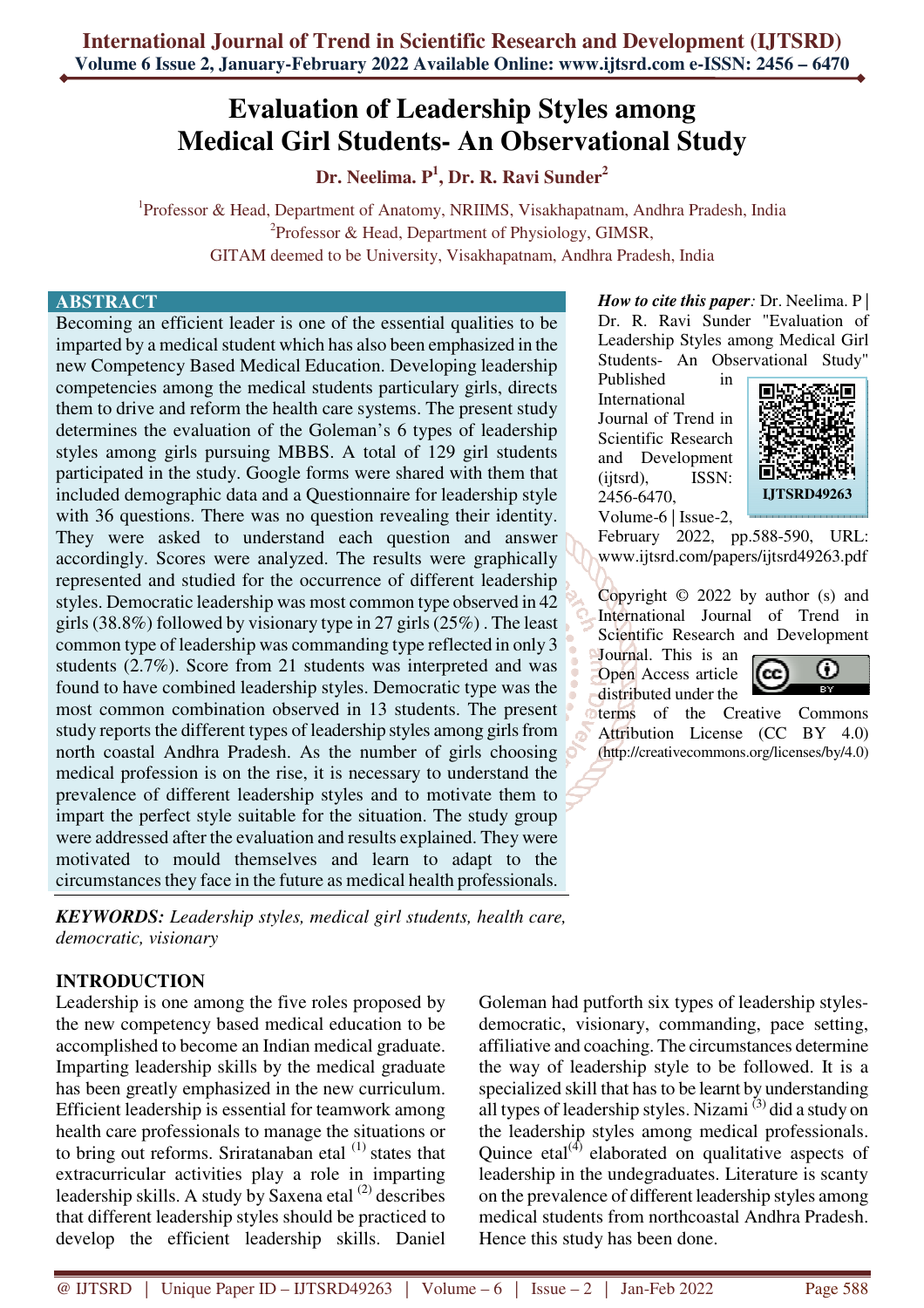International Journal of Trend in Scientific Research and Development @ www.ijtsrd.com eISSN: 2456-6470

## **MATERIALS & METHODS**

The theme of the study was explained to the students across all the phases of MBBS. Only girl students were asked to participate in the study. Identity was kept anonymous. 129 girl students consented to take part in the study. A link for the Google form was shared with them that included demographic data and a Questionnaire for leadership style with 36 questions. They were asked to read the questions thoroughly and answer. The results were evaluated and represented graphically.

## **RESULTS**

Daniel Goleman described 6 types of leadership styles – Democratic, Visionary, Commanding, Pacesetting , Affiliative and Coaching Type. Out of 129 girl students, score from 108 students was analysed to have a single type of leadership style.

21 girl students were found to have a combination of leadership styles.

The following graphs illustrate the results of the study.

## **Graph 1: Distribution of 6 types of leadership styles among the girls.**



Most common type was democratic leadership style followed by visionary type. The least common was commanding style.



## **Graph 2: Girls reflecting a combination of leadership styles.**